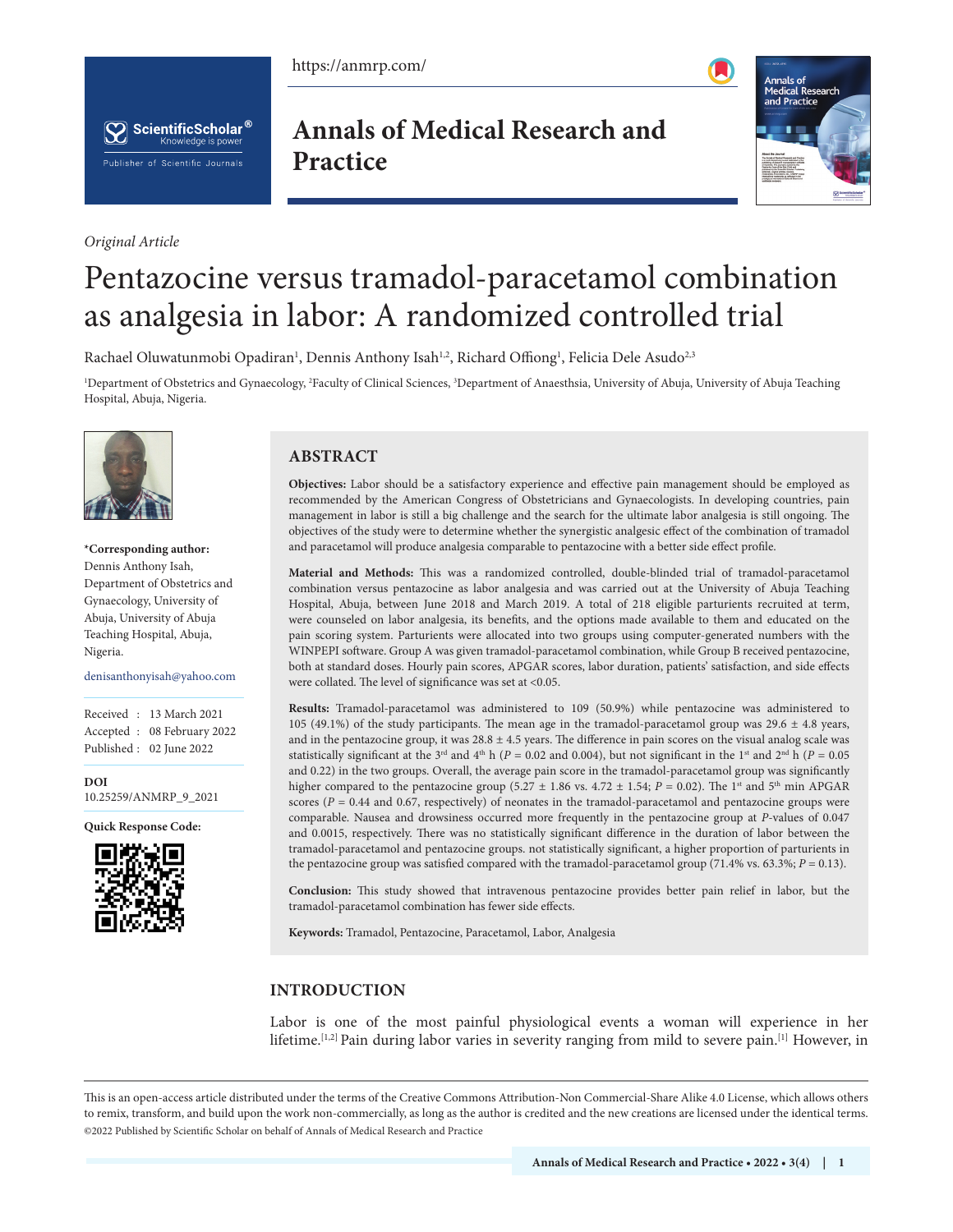most individuals, it is described as severe particularly when labor has become advanced.<sup>[3]</sup> Worldwide, the adequacy of pain management is constantly being reviewed, as pain management in labor is not without its limitations. currently present, indeveloped countries, these limitations have been overcome to a large extent because obstetricians are now aware of improved forms of labor analgesia. In order to achieve a satisfactory birth experience effective pain management should be employed as recommended by The American Congress of Obstetricians and Gynaecologists (ACOG).[4] Women in developed countries are also educated on the benefits of labor analgesia and are aware of the options available to them.[5] This allows them to choose the form of analgesia best suited to them.<sup>[5]</sup> Resources and skilled specialists are also readily available.<sup>[5]</sup>

However, in the developing countries such as Nigeria, there are multiple reasons why women are not availed of the opportunity of labor analgesia. This in part could be as a result of attitude of health-care personnel, limited resources, as well as sociocultural and religious beliefs of parturients and/or their relatives.[2,6] Available methods of labor analgesia include non-pharmacologic and pharmacologic methods.

Non-pharmacologic methods, such as hypnosis, acupuncture, and transcutaneous electrical nerve stimulation, among others, have been found useful in relieving labor pains. However, there are insufficient data on their efficacy in relieving pain during labor.[7]

Pharmacological methods such as epidural analgesia, inhalational agents, and systemic opioids have been found useful in relieving labor pains.<sup>[1,8-10]</sup>

Of these methods, epidural analgesia remains the gold standard as reported in various studies.<sup>[10,11]</sup> However, despite its effectiveness, it is underutilized in the developing countries including Nigeria mainly as a result of the cost, non-availability of drugs, equipment, and workforce in health facilities nationwide.[1]

Systemic opioids are commonly used as labor analgesia worldwide including Nigeria. They are readily available and accessible in Nigeria. They can be used as adjunct with subsequent initiation of epidural analgesia or as an independent method of analgesia. When used as a systemic analgesia, its use is limited to the first stage of labor due to their potential ability to cause respiratory depression in both the mother and the fetus and subsequently fetal distress. For this reason, repeated doses during the course of the first stage of labor is avoided.<sup>[12,11]</sup> Other side effects attributed to systemic opioids include behavioral and feeding problems which may last even up to 6 weeks following delivery apart from maternal side effects such as nausea, vomiting, sedation, and delayed gastric emptying.<sup>[10]</sup> Tramadol a systemic opioid, though not as effective as pentazocine has a unique advantage

over other opioids in that is does not cause respiratory depression.[13] Paracetamol, a non-systemic opioid, has also been used as a labor analgesia but with varied efficacy.<sup>[8,14,15]</sup> Analgesics when used in combination have proven to have an improved efficacy.<sup>[16]</sup> Therefore, this study was aimed at determining whether the combination of tramadol and paracetamol can be of synergistic comparable efficacy with fewer side effects than pentazocine for labor analgesia.

# **MATERIAL AND METHODS**

#### **Study design**

This was a randomized controlled trial of tramadolparacetamol combination versus pentazocine as labor analgesia.

#### **Study population**

The study population comprised all consenting women presenting to the labor ward in active phase of labor during the study period.

#### **Inclusion criteria**

Pregnant women at 37 weeks gestation–42 weeks admitted at cervical dilatation of 4–6 cm, who consented to the study.

## **Exclusion criteria**

Parturient, who did not consent to the study, known allergy to pentazocine, paracetamol-tramadol, contraindication to vaginal delivery, pregnancy complicated by fetal distress, and intrauterine fetal death. Furthermore, maternal conditions such as cardiopulmonary depression, antepartum hemorrhage, history of recent/chronic liver disease, history of renal disease, diabetes mellitus, chronic hypertension, and those with prior analgesic administration were excluded from the study.

Sample size determination

$$
n = \frac{(Z_{\alpha} + Z_{\beta})^2 S^2}{d^2}
$$

$$
n = \frac{(1.96 + 1.64)^2 2.4^2}{0.87^2}
$$

$$
n = \frac{12.96 \times 5.76}{0.76}
$$

 $n = 98.6$ 

- Assuming a difference in mean pain score among groups of  $d= 0.87$ <sup>17</sup>
- S = standard deviation,  $2.4<sup>17</sup>$
- n = minimum sample size required for each group
- $Z_{\alpha}$  = standard normal deviate corresponding to a 95% confidence level, and level of 0.05 or 5%, which is 1.96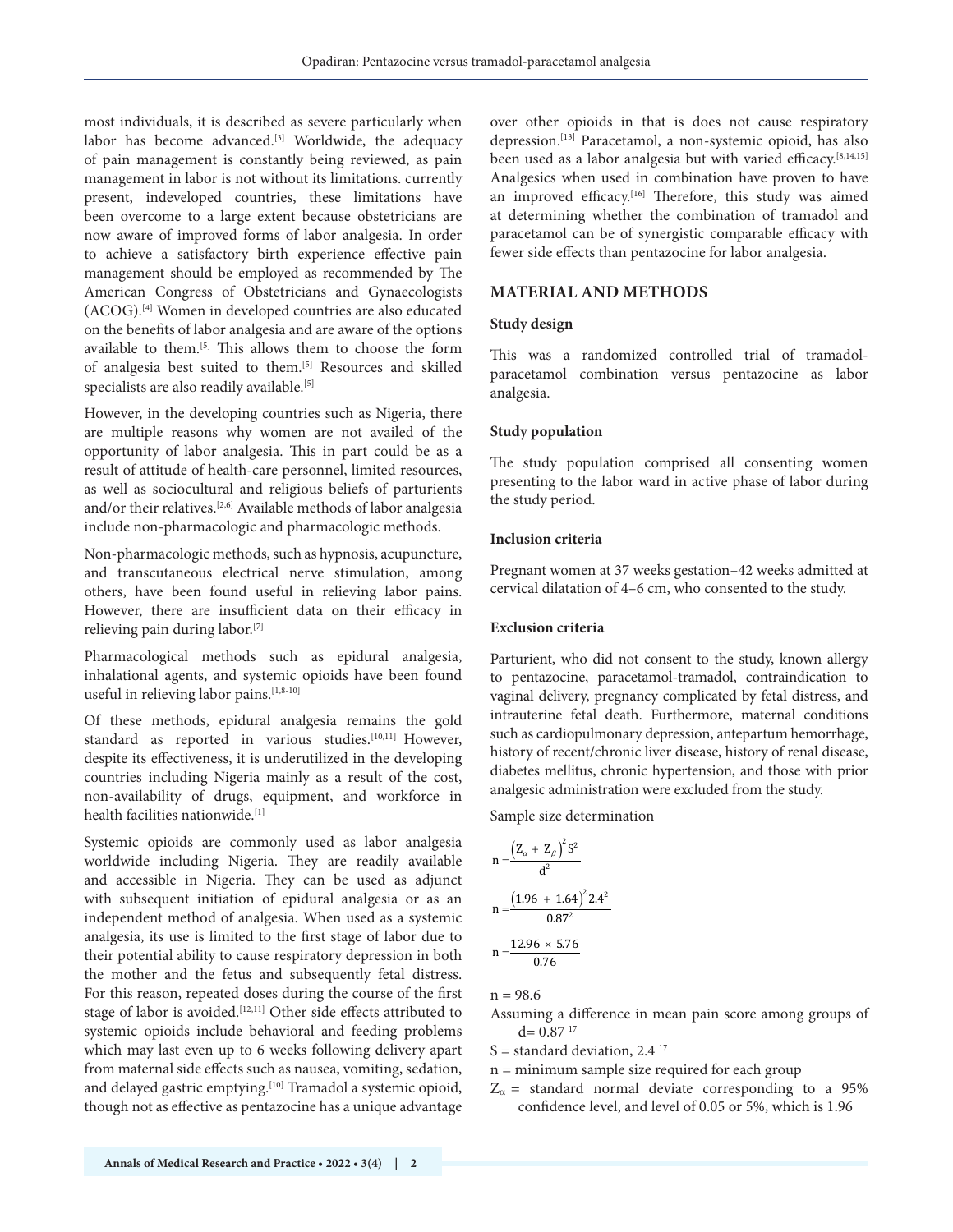$Z_{\beta}$  = power of the study to detect significant differences if it exists, at 95%, which is 1.64

The minimum sample size was 99 per group.

Considering 10% attrition rate,

Therefore, total sample size per group = 109 per group.

Thus, 109 parturients was allocated to each group giving a total of 218 parturients.

## **Informed consent**

Parturient was counseled on the study and consent obtained. The counseling involved education on the need for research in the health sector to improve the standard of care. The benefits of obstetric analgesia were explicitly explained and parturients were assured of confidentiality. Parturients who refused participation were not denied care. There was no coercion.

#### **Randomization and blinding**

The study was double blinded such that both the parturients and the researcher were not aware of the medication, the participants were receiving. Eligible and consenting women were randomly assigned into two groups with the aid of the computer-generated numbers. The drugs were available at the obstetrics and gynecology pharmacy with number code corresponding to the appropriate regimen.

## *Groups*

- A. Tramadol-paracetamol combination group: Single dose of tramadol (Trabalin<sup>R</sup>) 1 mg/kg body weight, up to a maximum dose of 100 mg; and paracetamol (ParatexR) 15 mg/kg body weight and up to a maximum 1000 mg. Drugs were withdrawn from their vials into separate syringes and administered separately intravenously.
- B. Pentazocine group: Single dose of pentazocine (Fortwin<sup>R</sup>) 1 mg/kg body weight; up to a maximum dose of 60 mg/dose. This group also received a placebo (sterile water) as a second injection, which was the same volume as the paracetamol injection in the other group. As a result, both groups received two injections.

## **Instruments**

Questionnaire: The researcher administered this and included details such as biodata, sociodemographic information, and previous side effects of drugs.

Questions and concerns raised were appropriately addressed. Data collection tool:

Following sensitization at the antenatal clinic, the women were enrolled at the labor ward. Informed consent was obtained and questionnaires were administered until sample size was attained. The assessment of the pain scoring system and Likert satisfaction scale was explained to the participants. Following administration of the assigned analgesia, the pain scoring was administered hourly till delivery. The satisfaction scale was also administered at delivery.

## **Subjects and methods**

Awareness of this study was created among hospital staff at the antenatal clinic, maternity ward, and labor wards of the University of Abuja Teaching Hospital, Abuja.

All pregnant women at the antenatal clinic were counseled on the objectives of the study. On presentation at the labor ward, parturients were assessed and the study introduced to them. After they have understood and showed their willingness to be part of the study, an informed consent was obtained from them. Eligible parturients were then enrolled into the study. This procedure was followed until sample size was attained. The parturients were also educated on the pain scoring system (the visual analog pain score) and the Likert's scale for maternal satisfaction.

Eligible parturients were randomly allocated into Group A or B. This randomization was done using computergenerated numbers by WINPEPI software by Abrahamson. Numbers generated were concealed in brown envelops, with the medication type enclosed within it. The researcher was solely responsible for the cost of purchasing the drugs and materials for the administration of the drugs. The midwife on duty with the help of the pharmacist in the obstetrics and gynecology pharmacy was responsible for withdrawing the medication from the vial ready for administration when requested. They were not involved in administering the pain score and satisfaction scale.

When parturients presented in labor, the departmental protocol was followed for their management. In addition, all eligible parturients were weighed and the weight in kilograms was used to calculate the appropriate drug dosage.

When confirmed that parturients were in the active phase of labor and cervical dilatation was between 4 and 6 cm, the participants either received the tramadol-paracetamol combination; tramadol 1 mg/kg body weight up to a maximum dose of 100 mg and 15 mg/kg body weight of paracetamol up to a maximum of 1000 mg; or pentazocine 1 mg/kg as a single dose up to a maximum dose of 60 mg, and sterile water in the second syringe.

However, in the course of the study, those that developed respiratory depression (if any) due to the effect of Pentazocine, which is defined as respiratory rate less than 12 cycles per minute in the adult, and tachypnea of greater than 60 cycles per minute with the evidence of in drawing chest wall and nasal flaring received intravenous naloxone, at a dosage of 0.4mg/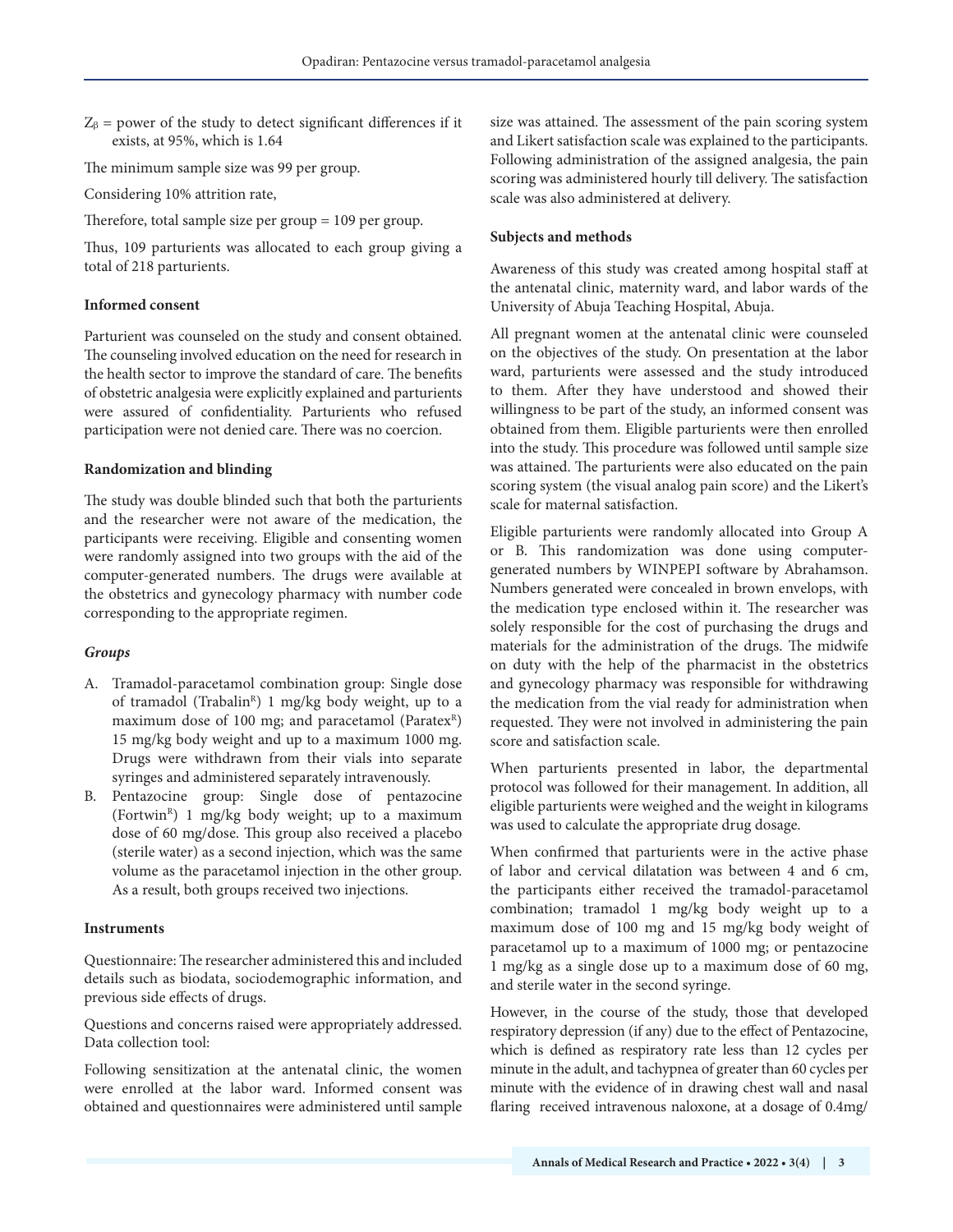ml. If there was no response in 2–3 min, the dose was to be repeated every minute until it reached a maximum of 10 mg, to reverse the effect. However, parturients who did require naloxone (if any) were dropped from the study as naloxone has the capacity to reverse the analgesic effect of pentazocine.

Following delivery, neonatal outcome was assessed using their APGAR scores, which were measured in the  $1<sup>st</sup>$  and  $5<sup>th</sup>$  min. Neonates noticed to be respiratory depressed following initial resuscitation were given naloxone at a dose of 0.1 mg/ kg.<sup>[7]</sup> Those who did not respond following administration of naloxone required admission into the special care baby unit (SCBU) and this was at the discretion of the neonatologist.

The administration of naloxone is, however, not recommended in the primary step of neonatal resuscitation and thus it was administered only when necessary. It was to be administered intravenously and in the absence of intravenous access, it was to be given intramuscularly.[7]

Parturients who developed nausea and vomiting following administration of tramadol or pentazocine were given parenteral promethazine at a dose of 25 mg stat. Through the course of labor, the visual analog scale was administered to the parturient hourly till delivery, side effects of the medications were also sought for, which included; nausea and vomiting, pruritus, and maternal respiratory distress, among others.

With the aid of a partograph, the duration of labor was measured from the time of admission into the labor ward in active phase of labor as well as the cervical dilatation at presentation. The time of delivery was also noted.

Following delivery, the Likert satisfaction scale was administered to assess the analgesic satisfaction of the parturients.

## **Statistical analysis**

Data analysis was done using the Statistical Package for the Social Sciences version 20. Descriptive analyses were conducted to examine the sociodemographic characteristics of women in both groups, and the results were presented in tables and charts. Groups were compared using *t*-test and Chi-square test.  $P < 0.05$  was considered statistically significant at a 95% confidence interval.

## *Ethical clearance*

The study commenced after obtaining approval from the University of Abuja Teaching Hospital Research Ethics Committee.

# **RESULTS**

Two hundred and fifty women were assessed for eligibility, out of which 218 were recruited based on the prior sample size calculation. Complete case analysis was done, excluding participants with missing data, and yielding a final sample size of 214.

[Table 1] shows the sociodemographic characteristics of the respondents. The average age of women in the sample was 25 ± 4.6 years, with the age ranging from 18 to 43 years. About 38% of parturients in the study sample were between the ages of 25 and 29. Between the tramadol-paracetamol and pentazocine group, there were no statistically significant differences in all the sociodemographic characteristics, except parity which had  $P = 0.03$ .

[Table 2] shows the mean pain scores in the tramadolparacetamol and pentazocine groups at various time intervals. The mean pain scores were higher at all time intervals in the tramadol-paracetamol group compared with the pentazocine group. The observed difference in mean pain scores was statistically significant between the tramadol-paracetamol and pentazocine groups at the 3 h and 4 h intervals.

As shown in [Table 3], 1 (0.9%) neonate in the tramadolparacetamol group and 3 (2.9%) neonates in the pentazocine groups were admitted to the SCBU. The indications were instrumental vaginal delivery, perinatal asphyxia, and small for gestational age. There was no statistically significant difference in admission to SCBU, between the tramadolparacetamol and pentazocine groups. A Mann–Whitney U-test was run to determine if there were differences in the 1<sup>st</sup> and 5<sup>th</sup> min median APGAR scores between the tramadol-paracetamol and pentazocine groups; there was no statistically significant difference.

[Table 4] shows the condition of respondents in the two groups, with regard to side effects and the mode of delivery. In the tramadol-paracetamol group, 66 (60.6%) respondents did not report any side effects, compared with 50 (47.6%) respondents in the pentazocine group. Overall, 39.5% of parturients in the tramadol-paracetamol group reported one side effect compared to 52.4% in the pentazocine group. The most frequently reported side effect was dizziness (14.7%) in the tramadol-paracetamol group and drowsiness (19.1%) in the pentazocine group. The difference in occurrence of side effects between the two groups was statistically significant for nausea  $(P = 0.047)$ and drowsiness  $(P = 0.015)$ . Parturients in the pentazocine group had 2.6 times the risk of nausea compared to those in the pentazocine group. Furthermore, the risk of drowsiness was 3 times more in the pentazocine group compared to the tramadol-paracetamol group.

The most frequent mode of delivery in the two groups was spontaneous vaginal delivery; 97% in the tramadol-paracetamol combination group and 97.1% in the pentazocine group. Emergency cesarean section accounted for <1% in the tramadol-paracetamol group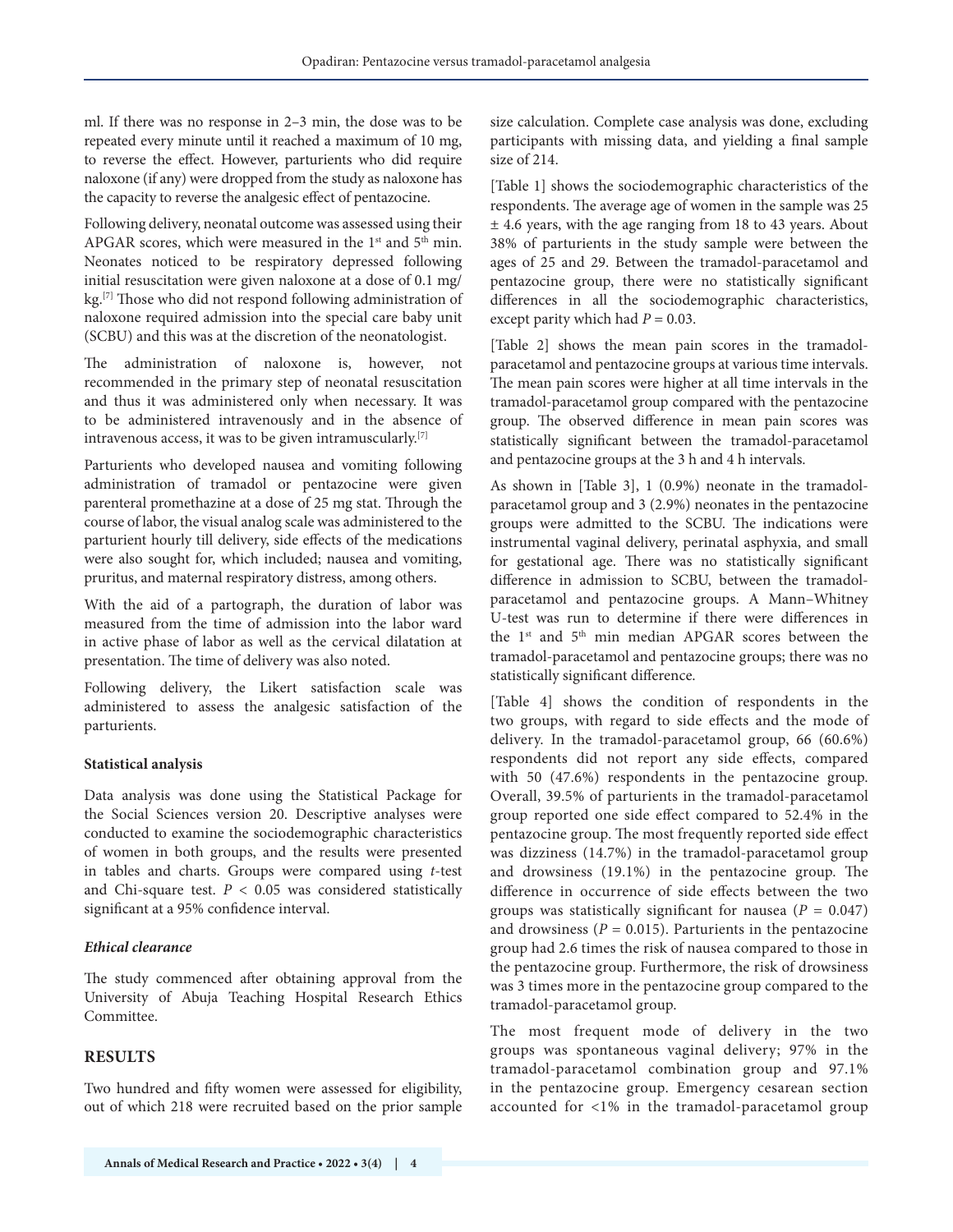| Table 1: Sociodemographic characteristics of the respondents. |                              |                     |                 |         |                  |
|---------------------------------------------------------------|------------------------------|---------------------|-----------------|---------|------------------|
|                                                               |                              |                     |                 |         |                  |
| <b>Variables</b>                                              | Tramadol-paracetamol $n$ (%) | Pentazocine $n$ (%) | <b>Test</b>     | P-value | Total $n$ $(\%)$ |
| Age                                                           |                              |                     |                 |         |                  |
| $<$ 25                                                        | 23(21.0)                     | 21(20.0)            | $\chi^2 = 4.14$ | 0.25    | 3(1.4)           |
| $25 - 29$                                                     | 28(25.7)                     | 40(38.1)            |                 |         | 27(12.6)         |
| $30 - 34$                                                     | 42(38.5)                     | 45 (42.9)           |                 |         | 82 (38.3)        |
| $\geq$ 35                                                     | 16(14.7)                     | 33(31.4)            |                 |         | 75(35.1)         |
| Mean age                                                      | $29.6 \pm 4.8$               | $28.8 \pm 4.5$      | $t=1.30$        | 0.19    | 27(12.6)         |
| Tribe                                                         |                              |                     |                 |         |                  |
| Yoruba                                                        | 12(11.0)                     | 14(13.3)            | $\chi^2 = 2.45$ | 0.48    | 26(12.2)         |
| Hausa                                                         | 16(14.7)                     | 22(21.0)            |                 |         | 38 (17.8)        |
| Igbo                                                          | 24(22.0)                     | 17(16.2)            |                 |         | 41(19.2)         |
| Others                                                        | 57(52.3)                     | 52(49.5)            |                 |         | 108(50.9)        |
| <b>Educational</b> level                                      |                              |                     |                 |         |                  |
| Informal                                                      | 10(9.2)                      | 13(12.4)            | $\chi^2 = 1.51$ | 0.68    | 23(10.8)         |
| Primary                                                       | 9(8.3)                       | 5(4.8)              |                 |         | 14(6.5)          |
| Secondary                                                     | 34(31.2)                     | 33 (31.4)           |                 |         | 67(31.3)         |
| Tertiary                                                      | 56(51.4)                     | 54(51.4)            |                 |         | 110(51.4)        |
| Occupation                                                    |                              |                     |                 |         |                  |
| Unemployed                                                    | 29(26.6)                     | 31(29.5)            | $\chi^2 = 1.18$ | 0.88    | 60(28.0)         |
| Trader/artisan                                                | 26(23.9)                     | 20(19.1)            |                 |         | 46(21.5)         |
| Civil servant                                                 | 20(18.4)                     | 23(21.9)            |                 |         | 43(20.1)         |
| Student                                                       | 10(9.2)                      | 10(9.5)             |                 |         | 20(9.4)          |
| Others                                                        | 24(22.0)                     | 21(20.0)            |                 |         | 45(21.0)         |
| Parity                                                        |                              |                     |                 |         |                  |
| $\mathbf{0}$                                                  | 31(28.4)                     | 47(44.8)            | $\chi^2 = 7.21$ | 0.03    | 78 (36.5)        |
| $1 - 4$                                                       | 72(66.1)                     | 56 (53.3)           |                 |         | 128 (59.8)       |
| >4                                                            | 6(5.5)                       | 2(1.9)              |                 |         | 8(3.7)           |
| Booking status                                                |                              |                     |                 |         |                  |
| Unbooked                                                      | 3(2.8)                       | 2(1.9)              | $\chi^2 = 0.46$ | 0.79    | 5(2.3)           |
| Booked                                                        | 99 (90.8)                    | 98 (93.3)           |                 |         | 197 (92.1)       |
| Booked elsewhere                                              | 7(6.4)                       | 5(4.8)              |                 |         | 12(5.6)          |
| Total                                                         | 109(50.9)                    | 105(49.1)           |                 |         | 214 (100)        |

| <b>Table 2:</b> Pain scores in the tramadol-paracetamol and pentazocine groups at various time intervals. |                              |                     |                  |         |
|-----------------------------------------------------------------------------------------------------------|------------------------------|---------------------|------------------|---------|
| Pain scores                                                                                               | Tramadol-paracetamol Mean±SD | Pentazocine Mean±SD | t-test statistic | P-value |
| At 1 h                                                                                                    | $4.30 \pm 3.29$              | $3.72 \pm 1.84$     | 1.98             | 0.05    |
| At 2 h                                                                                                    | $4.81 \pm 2.09$              | $4.49 \pm 1.72$     | 1.22             | 0.22    |
| At 3 h                                                                                                    | $5.62 \pm 1.94$              | $5.03 \pm 1.83$     | 2.28             | 0.02    |
| At 4 h                                                                                                    | $6.35 \pm 1.84$              | $5.64 \pm 1.78$     | 2.89             | 0.004   |
| Overall                                                                                                   | $5.27 \pm 1.86$              | $4.72 \pm 1.54$     | 2.35             | 0.02    |

and 1.9% in the pentazocine group. The difference in modes of delivery between the two groups was not statistically significant.

[Table 5] shows the duration of the stages of labor in the tramadol-paracetamol and pentazocine groups. The median duration of labor in the first stage (active) was 4.36 h in the two groups. However, the difference was not statistically significant  $(P = 0.61)$ . In all the stages of labor, the observed difference in the duration of labor between the groups was not statistically significant.

Maternal satisfaction scores for both groups are illustrated in [Figure 1]. Women in the pentazocine group (71.4%) were generally more satisfied compared to those in the tramadolparacetamol group (63.3%). About 6.5% of respondents in the tramadol-paracetamol group were dissatisfied compared with 2% in the pentazocine group. A Mann–Whitney U-test was run to determine if there were differences in satisfaction scores between the tramadol-paracetamol and pentazocine groups. There were no statistically significant differences between the groups,  $P = 0.13$ , as shown in [Figure 2].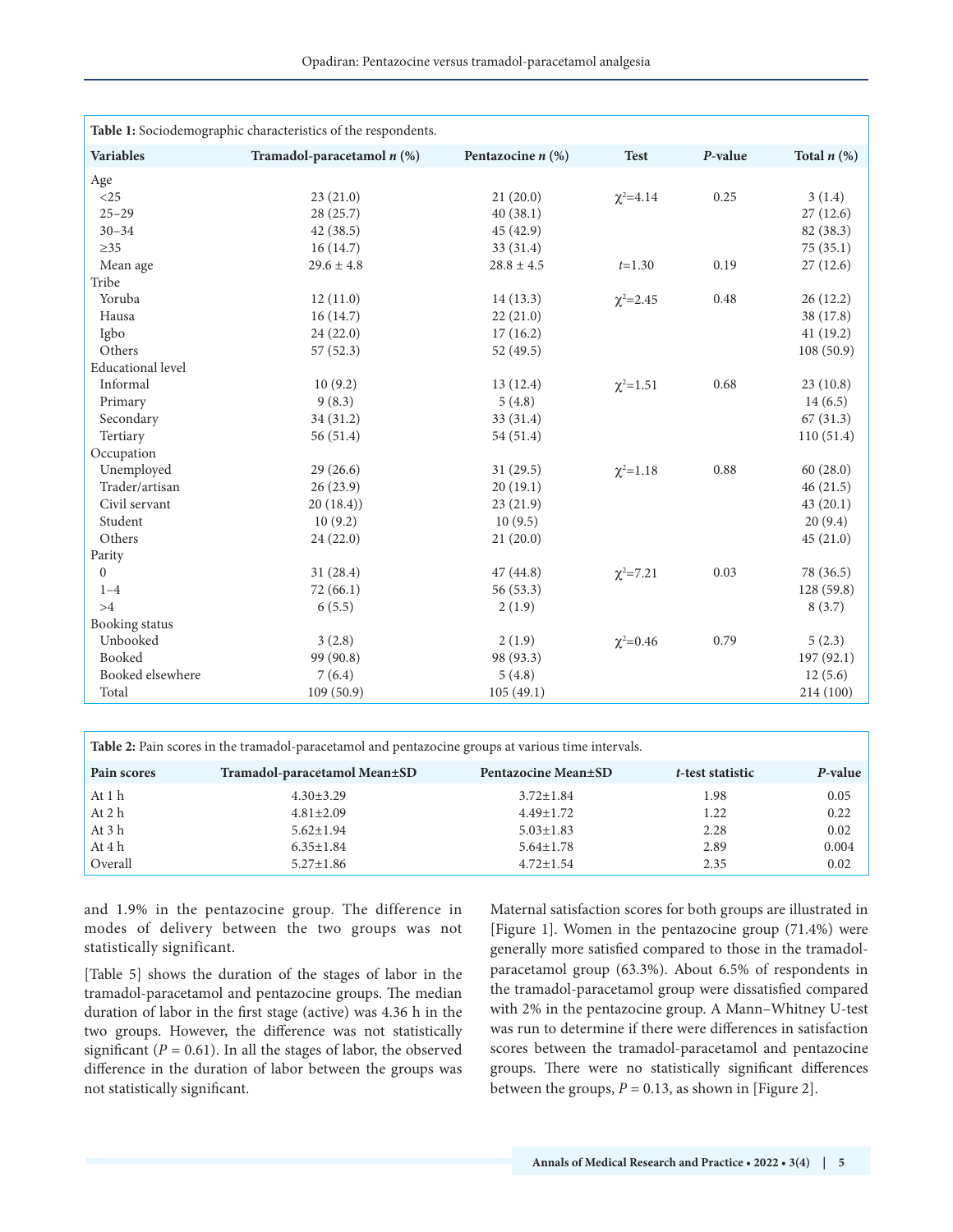|                      | Tramadol/paracetamol | Pentazocine | <b>Test statistic</b> | P-values |
|----------------------|----------------------|-------------|-----------------------|----------|
|                      |                      |             |                       |          |
| Admission to SCBU    |                      |             |                       |          |
| Yes                  | 1(0.9)               | 3(2.9)      |                       | $0.36*$  |
| N <sub>0</sub>       | 108(99.1)            | 102(97.1)   |                       |          |
| APGAR score at 1 min |                      |             |                       |          |
| $<$ 7                | 7(6.4)               | 10(9.5)     | $\chi^2 = 0.71$       | 0.40     |
| $\geq$ 7             | 102(93.6)            | 95(90.5)    |                       |          |
| APGAR score at 5 min |                      |             |                       |          |
| $<$ 7                | 1(0.9)               | 3(2.9)      |                       | $0.36*$  |
| $\geq$ 7             | 108(99.1)            | 102(97.1)   |                       |          |
| Median APGAR score   |                      |             |                       |          |
| 1 <sup>st</sup> min  | 8.0                  | 8.0         | $U=5395 U=5542$       | 0.44     |
| $5th$ min            | 9.0                  | 9.0         |                       | 0.67     |

**Table 4:** Maternal condition in the tramadol-paracetamol and pentazocine groups. **Tramadol‑paracetamol Pentazocine RR** *P***‑value** Side effects Nausea 6 (5.5) 13 (12.4) 2.6 0.047 Vomiting 5 (4.6) 5 (4.6) 2 (1.9) 0.58 0.456 Drowsiness 20 (19.1) 3 0.015 Dizziness 16 (14.7) 16 (14.7) 16 (15.2) 1.23 0.488 Others 7 (6.4) 4 (3.8) 0.80 0.666 None 50 (47.6) 50 (47.6) 50 (47.6) 50 (47.6) 50 (47.6) 50 (47.6) 50 (47.6) 50 (47.6) 50 (47.6) 50 (47.6) 50 (47.6) 50 (47.6) 50 (47.6) 50 (47.6) 50 (47.6) 50 (47.6) 50 (47.6) 50 (47.6) 50 (47.6) 50 (47.6) 50 (47.6) 50 (47. Mode of delivery Vaginal delivery 106 (97) 106 (97) 102 (97.1) 1 Emergency cesarean section 1 (0.92) 2 (1.9) 1.89 0.553 Assisted vaginal delivery 2 (1.8) 1 (1.0) 0.53 0.595





**Figure 1:** Maternal satisfaction scores in the tramadol-paracetamol and pentazocine groups.

#### **DISCUSSION**

The current study examined and compared the efficacy of tramadol-paracetamol combination and pentazocine for

labor analgesia. Based on researcher's knowledge, there is a paucity of studies in which pentazocine was compared to tramadol-paracetamol combination for labor analgesia. However, other studies have compared the analgesic efficacy of pentazocine to other opiates, paracetamol, or placebo for analgesia in labor.

Results of the present study revealed that the baseline sociodemographic characteristics of parturients in the two groups were similar. Parturients that were booked were more than those that were unbooked. This may be because the study is hospital based. This was comparable with findings from Makkar *et al*. (2015)[15] and Aimakhu *et al*. (2017),[18] where the analgesic efficacy of paracetamol and tramadol in labor was compared, showed in their studies that booked patients were more than unbooked patients, while other baseline sociodemographic characteristics were similar in both groups. Tertiary education was the most frequent level of education observed in the study sample; this may be because the study area includes tertiary institutions and government parastatals. Furthermore, there were more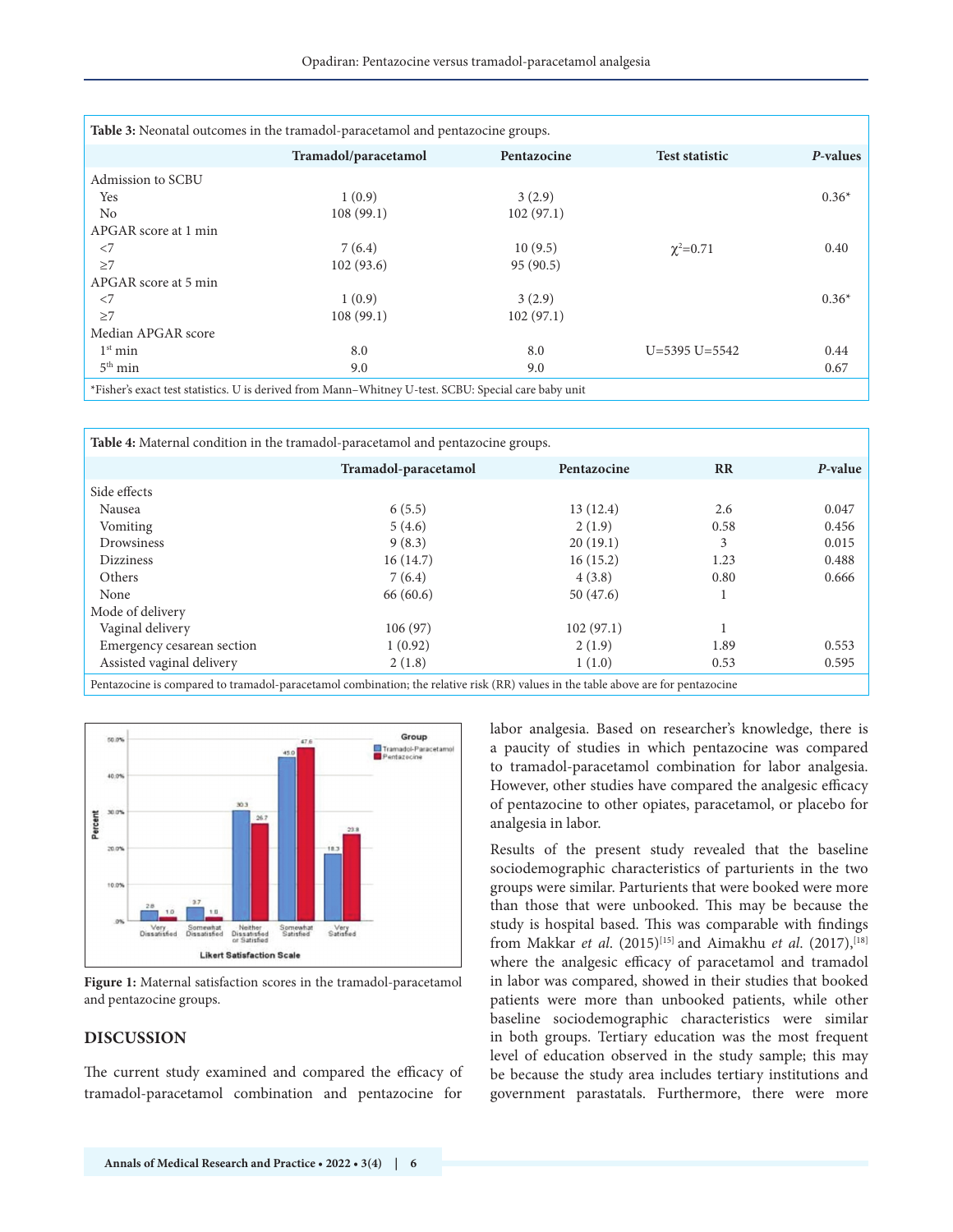

**Figure 2:** Flow of participants through the phases of the randomized trial of the tramadol-paracetamol and pentazocine groups. *Adapted from Consort, 2010*.

| <b>Table 5:</b> Duration of the three stages of labour in tramadol-<br>paracetamol combination and pentazocine |                                   |                              |                       |         |  |
|----------------------------------------------------------------------------------------------------------------|-----------------------------------|------------------------------|-----------------------|---------|--|
| Stages of<br>labour                                                                                            | Tramado-<br>Paracetamol<br>Median | Pentazocine<br><b>Median</b> | Mann-<br>Whitney<br>U | P-Value |  |
| <b>Active First</b><br>stage(stage)<br>4.36                                                                    | 4.36                              | 4.36                         | 5490                  | 0.61    |  |
| Second stage<br>(minutes)<br>20.0                                                                              | 20.0                              | 20.0                         | 5700                  | 0.96    |  |
| Third stage<br>(minutes) 5.0                                                                                   | 5.0                               | 7.0                          | 5348                  | 0.40    |  |
| Overall<br>duration 5.31                                                                                       | 5.31W                             | 5.27                         | 5371                  | 0.44    |  |

multiparous women than primipara or grand multipara. Results from other studies have also showed a higher proportion of multiparous women and tertiary educated women in their study sample.<sup>[17,18]</sup>

Women in both groups experienced moderate pain relief all through the 4 h that pain was assessed. This shows that pentazocine and tramadol-paracetamol combination are equally effective for pain relief during labor, as the combination of tramadol-paracetamol leads to a synergistic

mechanism that increased its efficacy,<sup>[16,19]</sup> making its effect comparable to pentazocine. Labor pain can be considered a severe pain, which can be managed with strong analgesics such as pentazocine or other opioids.<sup>[16,19]</sup> Due to the IV administration, the first pass effect in the liver is by-passed leading to higher tissue concentration of the drugs, which enhances the analgesic effect of the drug.<sup>[20]</sup> Some studies have shown that pentazocine and tramadol are equally effective as pain relief in labor.<sup>[13]</sup>

Average pain scores and overall mean pain score were significantly lower among women who received pentazocine compared to women who received tramadol-paracetamol. Pentazocine was noticed to have a considerable sedative effect, making them report lower pain scores at all hours of pain assessment. Furthermore, in the hours following administration of the drugs, the average pain scores increased in both groups, this may be due to single-dose administration of the different medications and the drug clearance with time. It has been reported that the onset of action of pentazocine is about 15 min, and it acts for 4–5 h; tramadol peaks after 2 h of administration, and the time to peak effect for paracetamol is 1.5-3 h.<sup>[21-23]</sup> Pentazocine acts quicker than paracetamol and tramadol but the peak action times of all the medications seem similar, which may explain why the mean pain scores at 2 h in both groups were not different.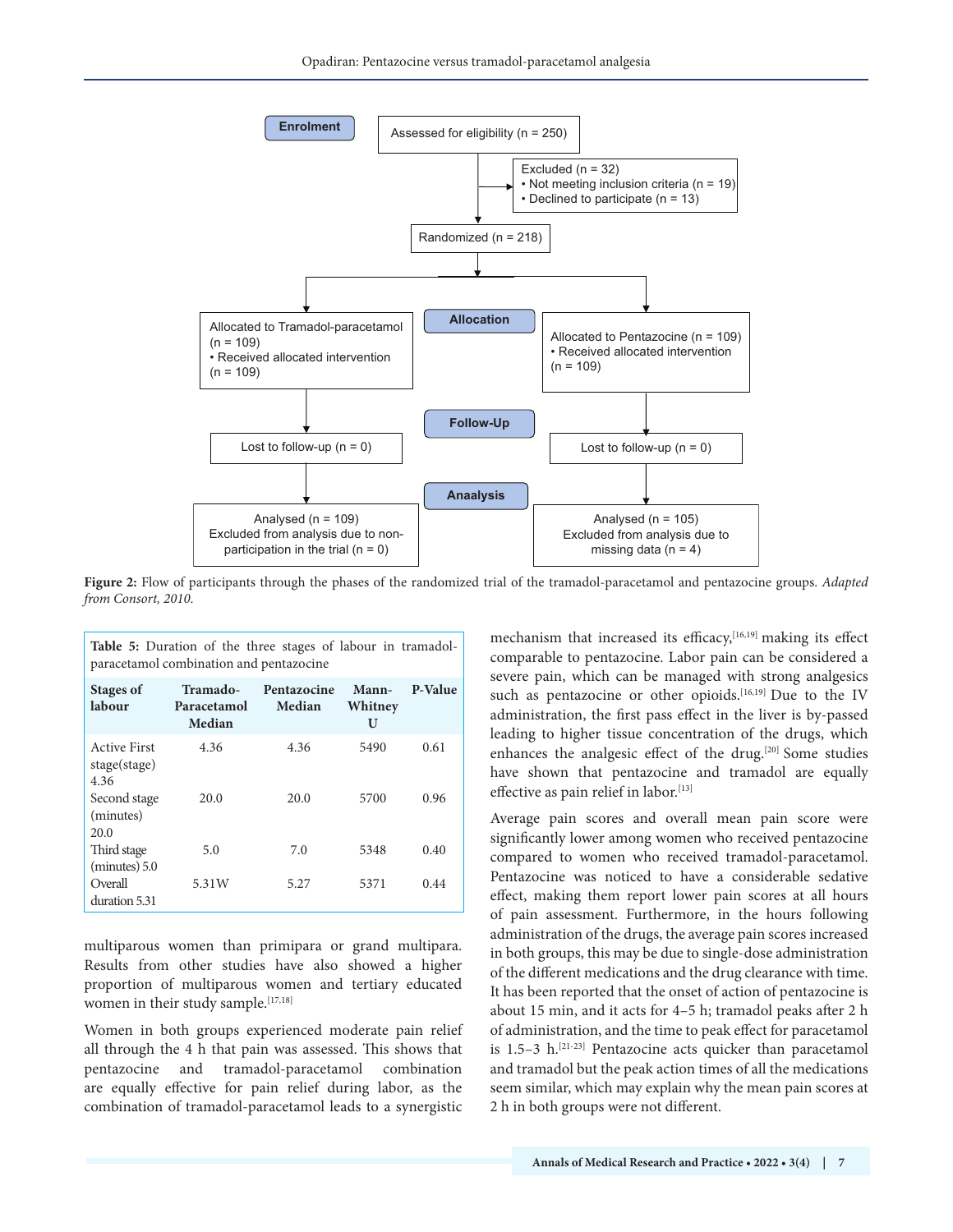This finding is comparable with the results from Ekweani *et al*. (2014) who compared pentazocine with acetaminophen and found that pentazocine had better analgesic efficacy.<sup>[17]</sup> Some other studies have also found that pentazocine has better analgesic efficacy than tramadol.[20,24,25] Shetty *et al*. (2014), in their study that compared tramadol with pentazocine, found that pain relief toward the end of first stage of labor was inadequate in both groups, though more women in the pentazocine group reported moderately severe pain compared to the tramadol group who reported severe pain.<sup>[13]</sup>

The APGAR scores and the need for SCBU admission were statistically comparable in the tramadol-paracetamol and pentazocine groups. Opiates can cross the placental barrier and cause respiratory depression in neonates, [17] but this may have been unlikely in this study as single dose of medications may have limited the possibility of neonatal respiratory depression. The indications observed for SCBU admission in this study were perinatal asphyxia due to instrumental vaginal delivery in delayed second stage and small for gestational age. This was a similar finding in some other studies, where no significant difference was found between pentazocine and tramadol or pentazocine and acetaminophen, for neonatal outcomes.[13,17,20,24,27**]**

Regarding maternal side effects, pentazocine caused more side effects in the parturients, than tramadolparacetamol, being that it is a stronger opioid and has more sedative effect than tramadol. It inhibits the ascending pathways, leading to alteration in response to pain, producing analgesia and sedation.[28] Other studies have found higher incidence of drowsiness and sedation in pentazocine compared with the likes of paracetamol or tramadol.[17,20,26,27] However, the sedative effect of pentazocine may be helpful in calming anxious parturient, particularly primigravidae.<sup>[17,25]</sup> Furthermore, duration of labor may be prolonged in parturients who received pentazocine compared to those who received tramadol-paracetamol as was observed in the present study. The sedative effect of pentazocine may have led to decreased mobility and uprightness, thus increasing duration of labor. Studies on mother's position and mobility during the first stage of labor have shown that labor may be shorter for women who are upright and walk around.[29] Similarly, Chandnani and Sainee (2013), in their study comparing pentazocine and tramadol for pain relief in labor, found that labor duration did not increase after the use of tramadol, but it increased with pentazocine.<sup>[26]</sup> Tripti and Jyotsna (2006) also found shorter duration of labor with tramadol compared to pentazocine.<sup>[24]</sup>

The level of satisfaction was similar among parturients that received pentazocine and those who received tramadolparacetamol. This may be attributed to the similarity in level of pain relief that parturients in both groups experienced, since the combination of tramadol-paracetamol leads to

a synergistic mechanism that can increase its efficacy, [16,19] comparable to that of pentazocine. However, a Cochrane systematic review compared maternal satisfaction with labor pain relief as a secondary outcome, between opioid and nonopioid analgesics, women who received opioid analgesics were more likely to be satisfied than their counterparts who had non-opioid analgesics.<sup>[11]</sup> This may be due to the sedative effect of opioids.[25]

# **CONCLUSION**

This study showed that intravenous pentazocine provided better pain relief than intravenous tramadol-paracetamol combination. Furthermore, neonatal adverse effects, labor duration, and maternal side effects were comparable in the tramadol-paracetamol combination and pentazocine groups. Maternal satisfaction with pain relief during labor was higher among parturients who received pentazocine compared with tramadol-paracetamol combination, though not statistically significant.

In view of this, it can be concluded that pentazocine provides better pain relief in labor, but tramadol-paracetamol combination has a better safety profile.

## **Acknowledgment**

I wish to appreciate the Chief Medical Director Professor BA Ekele, Professor AY Isah, and Head of Department Associate Professor ET Agida for their fatherly roles and mentorship.

## **Declaration of patient consent**

The authors certify that they have obtained all appropriate patient consent.

## **Financial support and sponsorship**

Nil.

## **Conflicts of interest**

There are no conflicts of interest.

# **REFERENCES**

- 1. Ogboli-Nwasor E, Adaji SE, Bature SB, Shittu OS. Pain relief in labor: A survey of awareness, attitude, and practice of health care providers in Zaria, Nigeria. J Pain Res 2011;4:227-32.
- 2. Lawani LO, Eze JN, Anozie OB, Iyoke CA, Ekem NN. Obstetric analgesia for vaginal birth in contemporary obstetrics: A survey of the practice of obstetricians in Nigeria. BMC Pregnancy Childbirth 2014;14:140.
- 3. Abdollahi M, Mojibian M, Pishgahi A, Mallah F, Dareshiri S, Mohammadi S, *et al*. Intravenous paracetamol versus intramuscular pethidine in relief of labour pain in primigravid